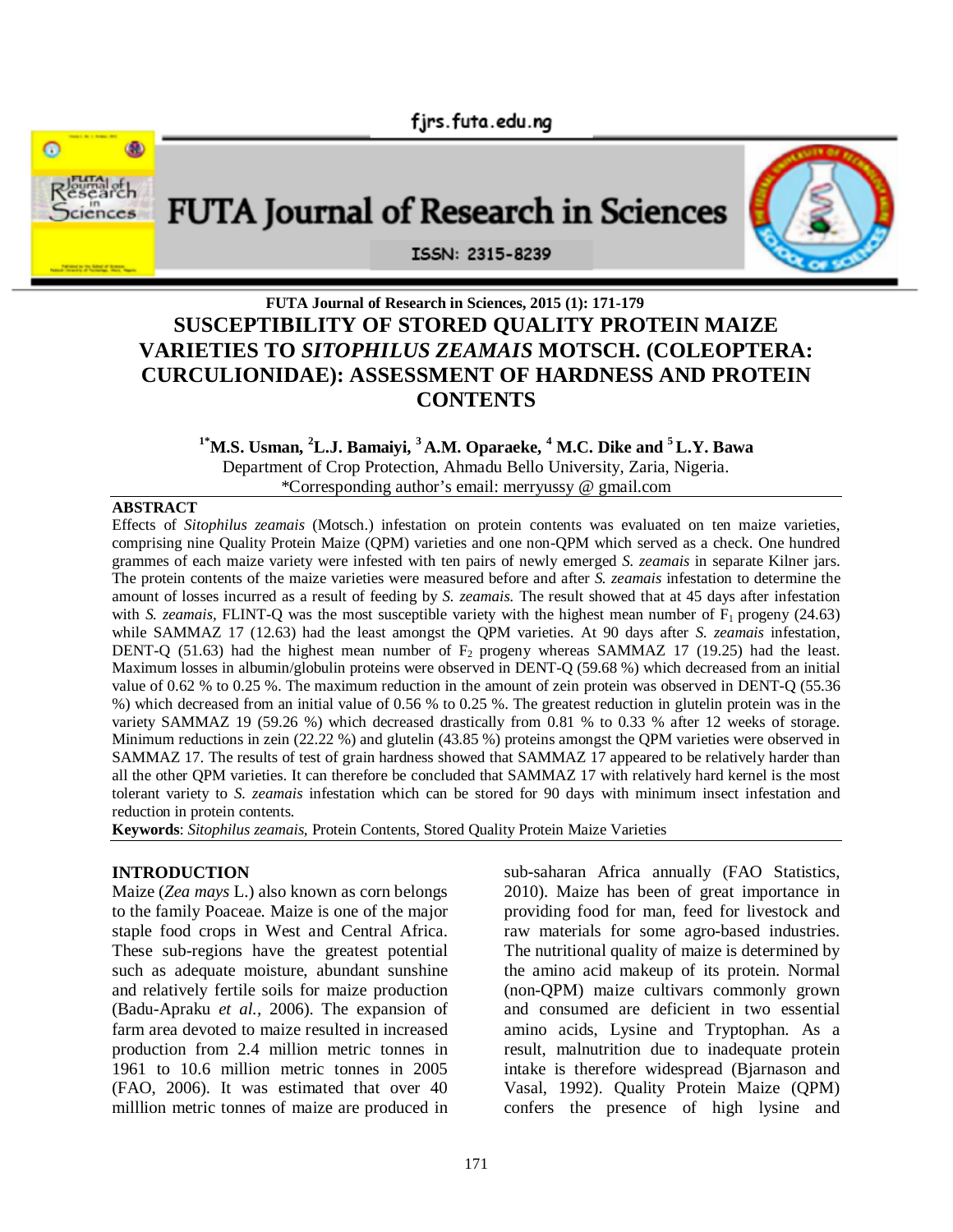tryptophan, thus the use of QPM varieties helps to reduce nutritional related diseases and death among young children, pregnant and lactating mothers, the sickly and many low income families especially in developing countries including Nigeria (Bressani, 1992).Many varieties of the same grain species appear to be less suitable than others for insect development, and are often described as being "resistant" (less susceptible) to insect attack. Varietal resistance to storage insects is a potential means of reducing post-harvest losses of maize crop. Postharvest losses due to storage insect pests such as the maize weevil, *Sitophilus zeamais* have been recognized as an increasingly important problem in Africa. Infestation by this weevil commences in the field (Demissie *et al.,* 2008), but most damage is done during storage. Damaged grains have reduced nutritional values, reduced weight and market values. Heavy infestation caused by the maize weevil (*S. zeamais*) can cause weight losses of as much as 30-40 % (Casey, 1994) thereby contributing to food insecurity and low farm incomes in African countries. Kelvin (2002) reported a relationship between seed hardness and thickness, both in the pericarp and the whole kernel by noting that maize with thick and hard pericarp was very hard to penetrate by the weevils. Bergvinson (2004) also revealed that maize with thicker husks or a harder kernel was insect resistant. For *Sitophilus oryzae,* grain hardness has been reported also as the main resistance parameter (Bamaiyi *et al.,* 2007). Dobie (1976) observed increased maize susceptibility to infestation after removal of the pericarp. Chemical analysis of insect infested cereal grains has revealed substantial losses of nutrients like carbohydrates, vitamins and minerals, increase total protein, non-protein nitrogen and uric acid, but the true protein content of the infested grains decreased (Jood *et al.*, 1992). Maize is rich in carbohydrate but has little amount of proteins. The damage by storage pests will inevitably tend to reduce the protein content of the grains. A good knowledge of varietal resistance to maize weevils would therefore help to maintain an acceptably low insect population in stored maize grains, minimize the level of insect pest damage and extend the period that maize can be stored safely

even without the use of insecticides. This work therefore determined the effects of *S. zeamais*  infestation on the different protein constituents of the QPM varieties.

### **MATERIALS AND METHODS Culture of** *Sitophilus zeamais* **Motsch.**

Unsexed *S. zeamais* adults were collected from already infested maize grains from the Storage Entomology Laboratory of Crop Protection Department, Ahmadu Bello University Zaria, Nigeria. The research was carried out during the wet season (June-August, 2013). Two hundred and fifty grammes of maize grains were infested with 50 unsexed adult *S. zeamais* in a Kilner jar. The Kilner jar was covered with muslin cloth to allow ventilation and to prevent escape of the weevils. The jar was kept on the table in the laboratory at room temperature (21- 25  $^{\circ}$ C) and relative humidity (60 %). Two weeks after oviposition (egg laying), the adult weevils were sieved out and discarded. After 45 days, newly emerged F1 generations of *S. zeamais* were used to infest the maize grains in the experiment.

# **Preparation of Maize Varieties**

Ten (10) maize varieties, comprising nine Quality Protein Maize (QPM) varieties (SAMMAZ 14, SAMMAZ 17, SAMMAZ 19, SAMMAZ 32, SAMMAZ 33, SAMMAZ 36, SAMMAZ 37, FLINT-Q and DENT-Q) and one non-QPM variety (SAMMAZ 20) which served as check were obtained from the Institute for Agricultural Research (I.A.R), Ahmadu Bello University, Zaria. Each maize variety was fumigated using one tablet of aluminium phosphide (phostoxin) in an air tight drum for 96 hours (4 days) to disinfest any previous infestation by insect pests and thereafter spread on laboratory table for 48 hours to ensure the dissipation of fumigant effect.

### **Infestation and Weevil Emergence in Maize Varieties**

One hundred grammes of each maize variety was weighed using Mettler balance and placed in a Kilner jar. Ten pairs of newly emerged *S. zeamais* were introduced into each of the Kilner jars using an aspirator. The Kilner jars were covered with muslin cloth to provide ventilation and prevent the weevils from escaping. This was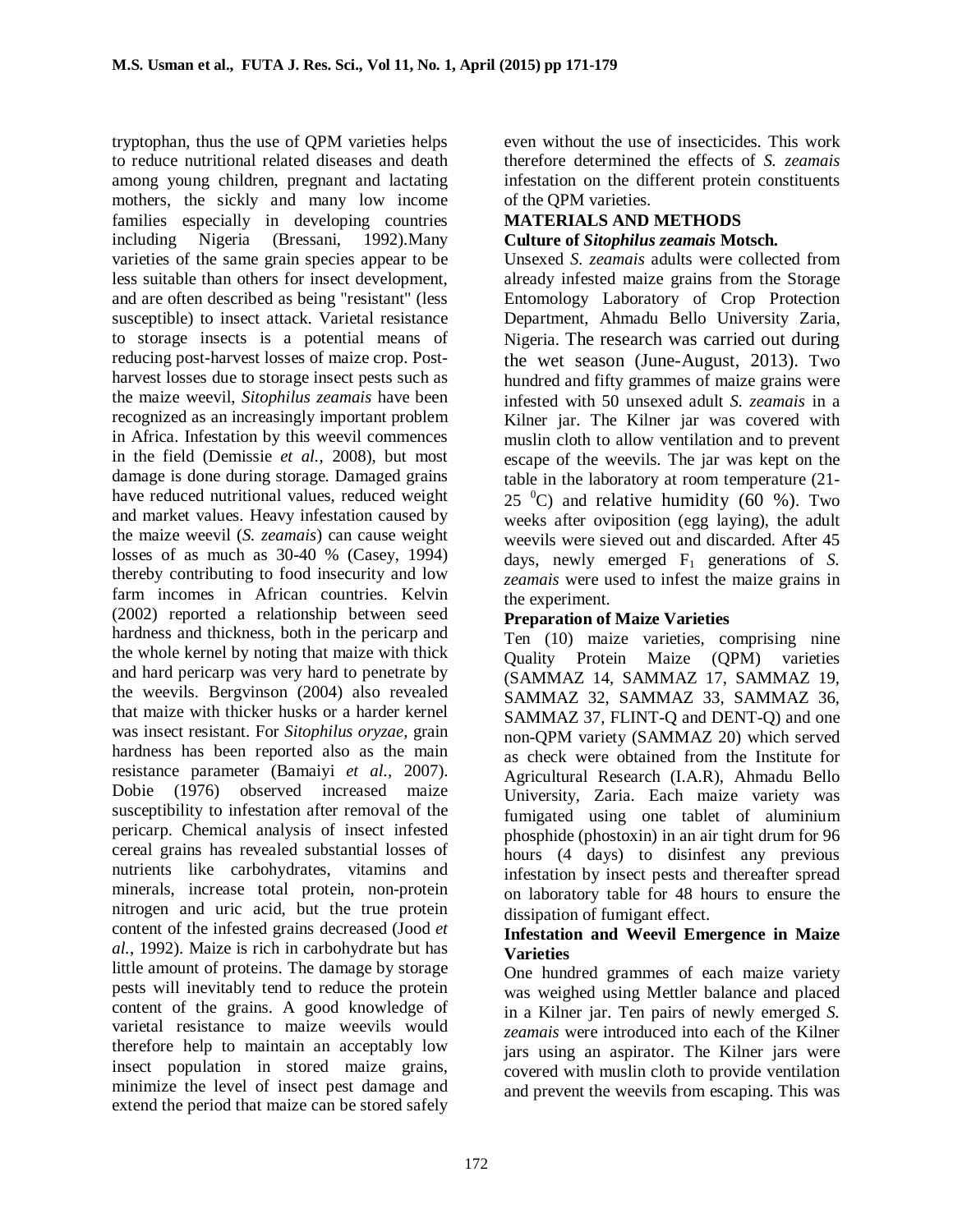repeated four times for each variety of maize. All Kilner jars were labeled and arranged in a Completely Randomized Design (CRD) and allowed to stand for 12 weeks in the laboratory.

Two weeks after oviposition, the adult weevils in all Kilner jars were sieved out in order to eliminate mixing with  $F_1$  generation and the maize samples were returned to their respective kilner jars. All Kilner jars were examined 35 days after infestation so as to determine the  $F_1$ progeny emergence, which were sieved out, counted and discarded. Sieving and counting the  $F_1$  progeny continued up to the 45<sup>th</sup> day when most  $F_1$  progenies would have emerged. The numbers of  $F_2$  progenies in all Kilner jars were counted 35 to 45 days after  $F_1$  emergence.

### **Determination of Damage and Weight Loss in Maize Varieties**

At the end of 12 weeks, percentage damage was determined for each maize variety. Emergent holes on the grains were used as an indicator of damage. One hundred grains were obtained at random and sorted into holed (damaged) and whole (undamaged) and the following formula was used for calculating the percentage damage

(Golob and Webley, 1980):<br>%Damage =  $\frac{Number\ of\ damaged\ grains}{Total\ number\ of\ sampled\ grains} \times 100$ 

The percentage weight loss of each maize variety was determined using the count and weight method of Gwinner *et al*. (1996). The 100 grains used for the damage assessment were again used. The damaged and undamaged grains separated out were weighed and recorded appropriately. The results obtained were used to compute the percentage weight loss using the formula:

$$
\% Weight loss = \frac{(Wu \times Nd) - (Wd \times Nu)}{Wu \times (Nd + Nu)} \times 100
$$

Where: Wu = Weight of undamaged grains Nu= Number of undamaged grains Wd= Weight of damaged grains Nd= Number of damaged grains

### **Determination of Kernel Hardness and Protein Contents**

Kernel hardness test was determined based on the method in Dobie (1974). Ten grammes of each maize variety was weighed and ground in a manually operated Maskiner mill. The flour obtained was sieved using a  $30 \mu$  aperture sieve for 15 seconds in each case. The fractions of the maize passing through and retained by the sieve were weighed and recorded as 'filtrate' and 'residue' respectively (Dobie, 1974). This was repeated four times for each variety of maize. To determine grain hardness, maize varieties that produced more filtrate and fewer residues were considered soft. Those that produced less filtrate and more residues and were considered hard. Those with equal filtrate and residues were considered moderately hard.

Protein contents of the maize varieties were determined before the maize weevils were introduced. The same process was repeated after the termination of the experiment. This was done to determine the amount of protein loss due to feeding by *S. zeamais* and the following formula was used:  $P$ robeix content before infestation  $-P$ robein content after infestation

# Protein content before infectation

N 100

For all the maize varieties, albumin, globulin, prolamin (zein) and glutelin contents were determined.

### **Protein Extraction and Determination**

 $\%$  Protein  $\log$   $\equiv$   $\cdot$ 

A random sample of whole maize grains before infestation and damaged grains without larva after infestation were taken as representative of each maize variety. Each sample was ground at 0.5 mm setting of a cyclone mill. The samples were placed in an envelope made with filter paper, defatted with hexane in a Soxhlet-type continuous extractor for six hours and air dried (CIMMYT, 2004). Maize grain proteins were sequentially extracted and fractionated into three fractions (Landry and Moureaux, 1970). Extraction buffers for the three fractions were 0.5M NaCl solution for albumin and globulin, 70 % ethanol and 2 % 2-Mercapto Ethanol (ME) for zein and 1 % Sodium Dodecyl Sulphate (SDS) and 2 % 2-ME for glutelin. Albumin and globulin proteins (fraction I) were first extracted by weighing 500 mg of maize flour into test tubes (1:5; flour-solvent). 2.5 ml 0.5M NaCl solution was added and the tubes placed into oscillatory water bath to shake the samples for 1 hour at  $4^{\circ}$ C. Zein protein (fraction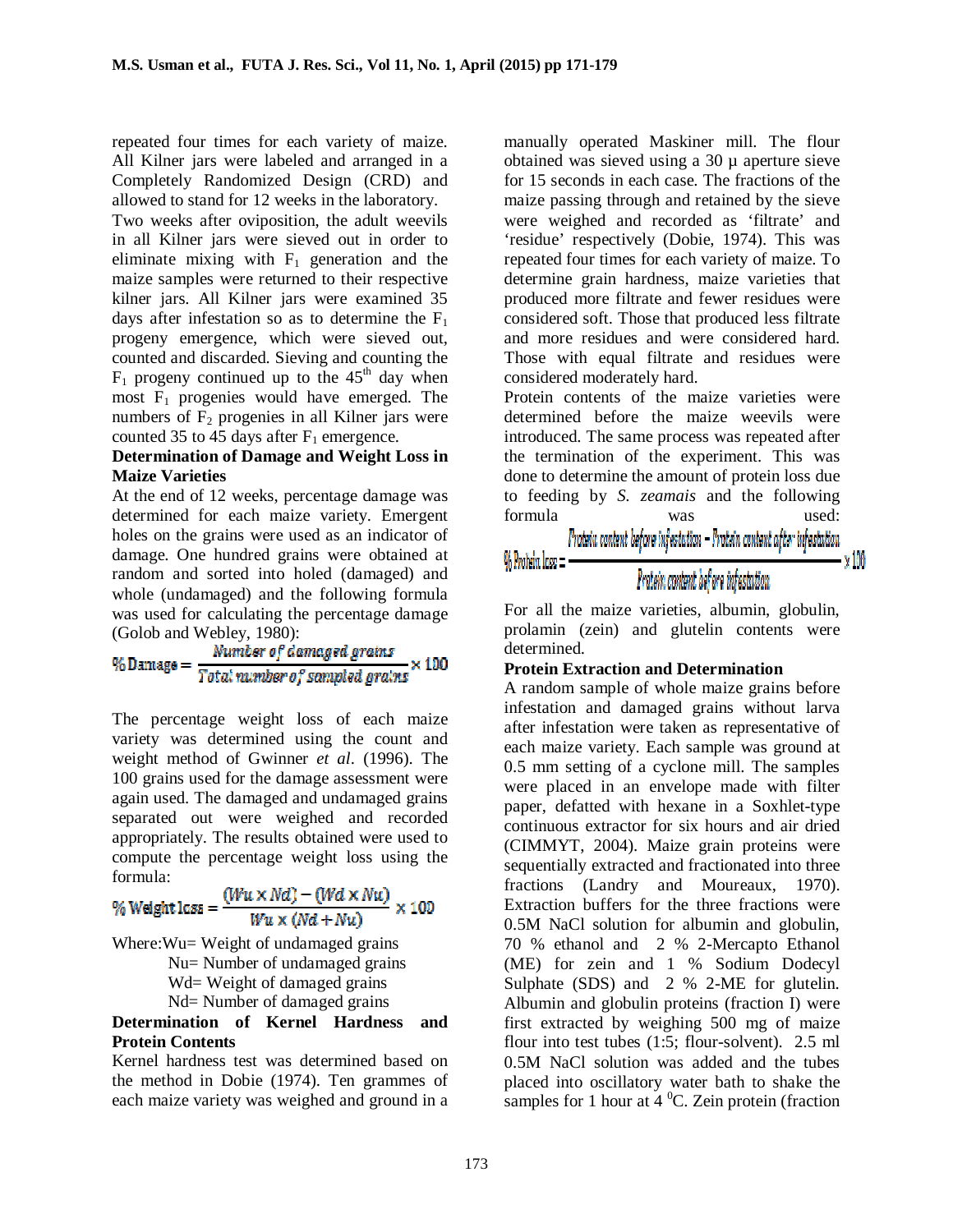II) was obtained by adding 2.5 ml mixture of 70 % ethanol and 2 % 2-Mercapto Ethanol to residues that were obtained from fraction I. Glutelin protein (fraction III) was obtained by adding 2.5 ml mixture of 1 % Sodium Dodecyl Sulphate (SDS) and 2 % 2-Mercapto Ethanol solution to residues that were obtained from fraction II. These were put into oscillatory water bath to shake the samples for 1 hour at 22  $^{\circ}$ C (fractions II and III). Mixtures of the samples and extraction buffers were centrifuged at 10,000 x g for 10 minutes at 25  $\mathrm{^0C}$  for each fraction. Supernatants (extracts) of each fraction were decanted using micropipette into empty tubes. The pellets (residues) were treated again with the same volume of the different extraction buffers and the extraction was repeated for a second time for each fraction. All the supernatants of the same fraction from the same sample were pooled together and their concentration was measured. The protein concentration of fractions I, II and III were determined for each maize variety as described by Bradford (1976). One hundred micro litre (100 μl) of the samples were pipetted into test tubes and 1 ml of Bradford assay reagent was added. The contents of the test tubes were mixed either by inversion and were incubated for five minutes at room temperature. The absorbance of the samples at 595 nm was measured using a spectrophotometer (Jenway 6405 UV/Vis) in 1 ml cuvette which was adjusted with a reagent blank prepared from 100 μl of distilled water and 1 ml of Bradford assay reagent. The protein concentrations of the samples were obtained from a standard curve equation using Bovine Serum Albumin (BSA) as the standard.

## **Statistical Analysis**

Data obtained for progeny emergence, percentage damage, percentage weight loss, kernel hardness, albumin/globulin, prolamin (zein) and glutelin contents of the maize grains were subjected to Analysis of variance (ANOVA) to determine the differences due to the treatments and not due to chance. Where there were significant differences, SNK was used to compare the means (SAS, 2003).

## **RESULTS**

The highest mean number of *S. zeamais*  $F_1$ progeny (24.63) at 45 days after infestation and  $F_2$  progeny (51.63) at 90 days after infestation were observed in FLINT-Q and DENT-Q respectively while the least mean number of  $F_1$  $(10.63)$  and  $F<sub>2</sub>(15.25)$  progeny were observed in SAMMAZ 20 (check). The mean number of  $F_1$ emerged progeny of FLINT-Q (24.63) was significantly different from that of SAMMAZ 20 (10.63). There was no significant difference in emerged  $F_1$  progeny observed amongst FLINT-Q, DENT-Q, SAMMAZ 33 and SAMMAZ 32 but these were significantly different  $(p<0.05)$ from SAMMAZ 17 and SAMMAZ 20. The mean number of  $F_2$  emerged progeny of *S*. *zeamais* in DENT-Q and FLINT-Q was significantly different from the other varieties except SAMMAZ 33. Mean  $F_2$  progeny from the check, SAMMAZ 20 was significantly different from SAMMAZ 36, SAMMAZ 37, SAMMAZ 33, SAMMAZ 32, DENT-Q and FLINT-Q but was not significantly different from SAMMAZ 17, SAMMAZ 14 and SAMMAZ 19 (Table 1). The mean percentage damage of the maize varieties ranged from 6.00 in to 36.50 (Table 2). The highest mean number of damaged grains with emergent holes was observed in FLINT-O (36.50) followed by DENT-Q (34.88) whereas the least mean number of damaged grains with emergent holes was observed in SAMMAZ 20 (6.00), followed by SAMMAZ 17 (8.38). The mean percentage weight loss of the maize varieties ranged from 0.40 to 7.78 (Table 2). The highest weight loss among the varieties therefore was observed in FLINT-Q (7.78), followed by DENT-Q (7.59) while the least weight loss was observed in SAMMAZ 20 (0.40), followed by SAMMAZ 17 (0.86). The results of grain hardness tests showed that the residue of SAMMAZ 17 (5.05 g) was significantly higher (p<0.05) than all the QPM varieties. The residues of DENT-Q (3.20 g) and FLINT-Q (3.20 g) were not significantly different from each other but these were significantly different from the other QPM varieties. The QPM varieties residues compared with the check, SAMMAZ 20  $(5.23 \text{ g})$  were found to be significantly lower  $(p<0.05)$  from the check except SAMMAZ 17 (5.05 g). SAMMAZ 20 and SAMMAZ 17 appeared to be harder than all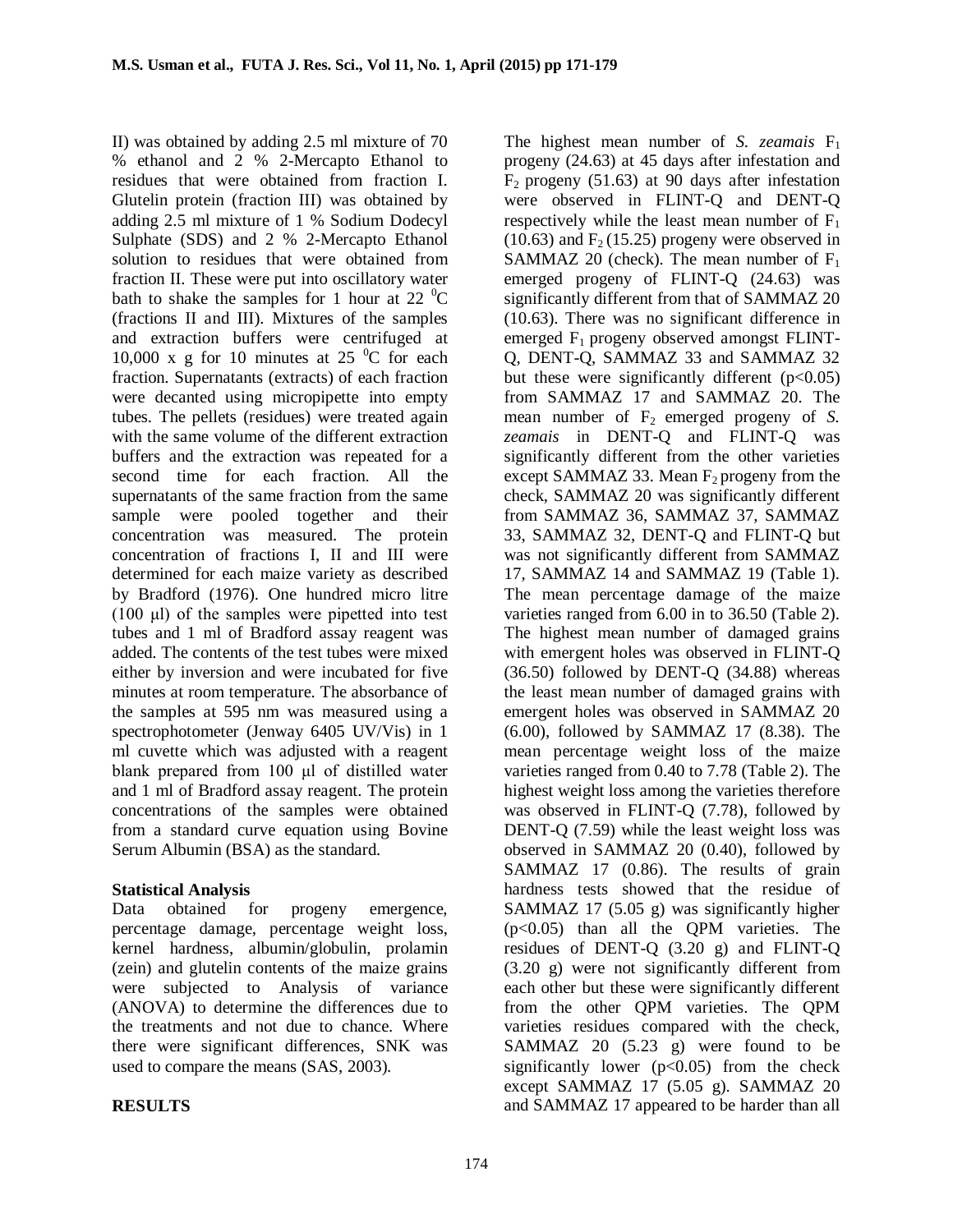the other varieties (Table 3). The mean percentage protein of the three fractions obtained before infestation indicated that albumin and globulin (fraction I) proteins of DENT-Q, FLINT-Q and SAMMAZ 37 had no significant difference between them. DENT-Q (0.62) and FLINT-Q (0.62) had the highest percentage amount of albumin and globulin proteins whereas SAMMAZ 36 (0.45) had the least amongst the QPM varieties (Table 4). However, the check SAMMAZ 20 (0.26) which was significantly different  $(p<0.05)$  from all the QPM varieties had the least percentage of albumin and globulin proteins. The prolamin/zein (fraction II) protein of SAMMAZ 17, SAMMAZ 14 and SAMMAZ 19 had no significant difference amongst each other but SAMMAZ 17 (0.72 %) was observed to have the highest percentage amount of zein protein. On the other hand, FLINT-Q (0.50 %) which was not significantly different from SAMMAZ 36, SAMMAZ 32, SAMMAZ 33, SAMMAZ 37 and DENT-Q had the least. The check, SAMMAZ 20 (1.08 %) was found to have the highest percentage of zein protein when compared with the QPM varieties and was significantly different ( $p<0.05$ ) from the OPM varieties. The highest and least percentage amount of glutelin (fraction III) protein amongst the QPM varieties was observed in SAMMAZ

19 (0.81) and SAMMAZ 17 (0.57) respectively. Both SAMMAZ 19 and SAMMAZ 17 were found to be significantly different from each other. The check, SAMMAZ 20 (0.53 %) when compared with the QPM varieties showed significant difference from them and had the least percentage amount of glutelin protein (Table 4). Maximum losses in albumin and globulin (fraction I) proteins as a result of infestation caused by *S. zeamais* were observed in DENT-Q (59.68 %). This variety decreased from an initial value of 0.62 % to 0.25 % but the minimum loss amongst the QPM varieties was found in SAMMAZ 19 (46.00 %) which reduced from an initial value of 0.50 % to 0.27 %. A maximum reduction in zein (fraction II) protein was found in DENT-Q (55.36 %) which decreased from an initial value of 0.56 % to 0.25 %. The minimum reduction in this fraction amongst the QPM varieties was found in SAMMAZ 17 (22.22 %) which reduced from an initial value of 0.72 % to 0.56 %. The highest loss in glutelin (fraction III) protein was in the variety SAMMAZ 19 (59.26 %) which decreased drastically from 0.81 % to 0.33 % within 12 weeks of storage. The decrease was comparatively less in SAMMAZ 17 (43.85 %) compared amongst the QPM varieties. This variety decreased from an initial value of 0.57 % to 0.32 %.

|                      | Mean Progeny Emergence |                        |  |
|----------------------|------------------------|------------------------|--|
| Maize Variety        | $F_1$ (At 45 DAI)      | $F_2$ (At 90 DAI)      |  |
| FLINT-O              | $24.63^a$              | $50.25^{\circ}$        |  |
| <b>DENT-O</b>        | 22.88 <sup>a</sup>     | 51.63 <sup>a</sup>     |  |
| SAMMAZ 33            | $20.25^{ab}$           | $45.13^{ab}$           |  |
| SAMMAZ <sub>32</sub> | $19.13^{ab}$           | $34.88^{bc}$           |  |
| SAMMAZ 36            | $17.75^{bc}$           | 33.75 <sup>bcd</sup>   |  |
| SAMMAZ 37            | $17.25^{bc}$           | 31.00 <sup>bcd</sup>   |  |
| SAMMAZ <sub>19</sub> | 16.25 <sup>bcd</sup>   | $29.63$ <sup>cde</sup> |  |
| SAMMAZ 14            | 15.13 <sup>bcd</sup>   | $28.88$ <sup>cde</sup> |  |
| SAMMAZ <sub>17</sub> | $12.63^{cd}$           | $19.25^{de}$           |  |
| SAMMAZ 20<br>(check) | $10.63^d$              | $15.25^{\circ}$        |  |
| $S.E \pm$            | 2.10                   | 5.35                   |  |
| CV(%)                | 33.67                  | 44.57                  |  |

Table 1: Mean Progeny Emergence of S. *zeamais* in Maize Varieties

Means followed by the same letter  $(s)$  in a column are not significantly different at  $p<0.05$  $DAI =$  Days after Infestation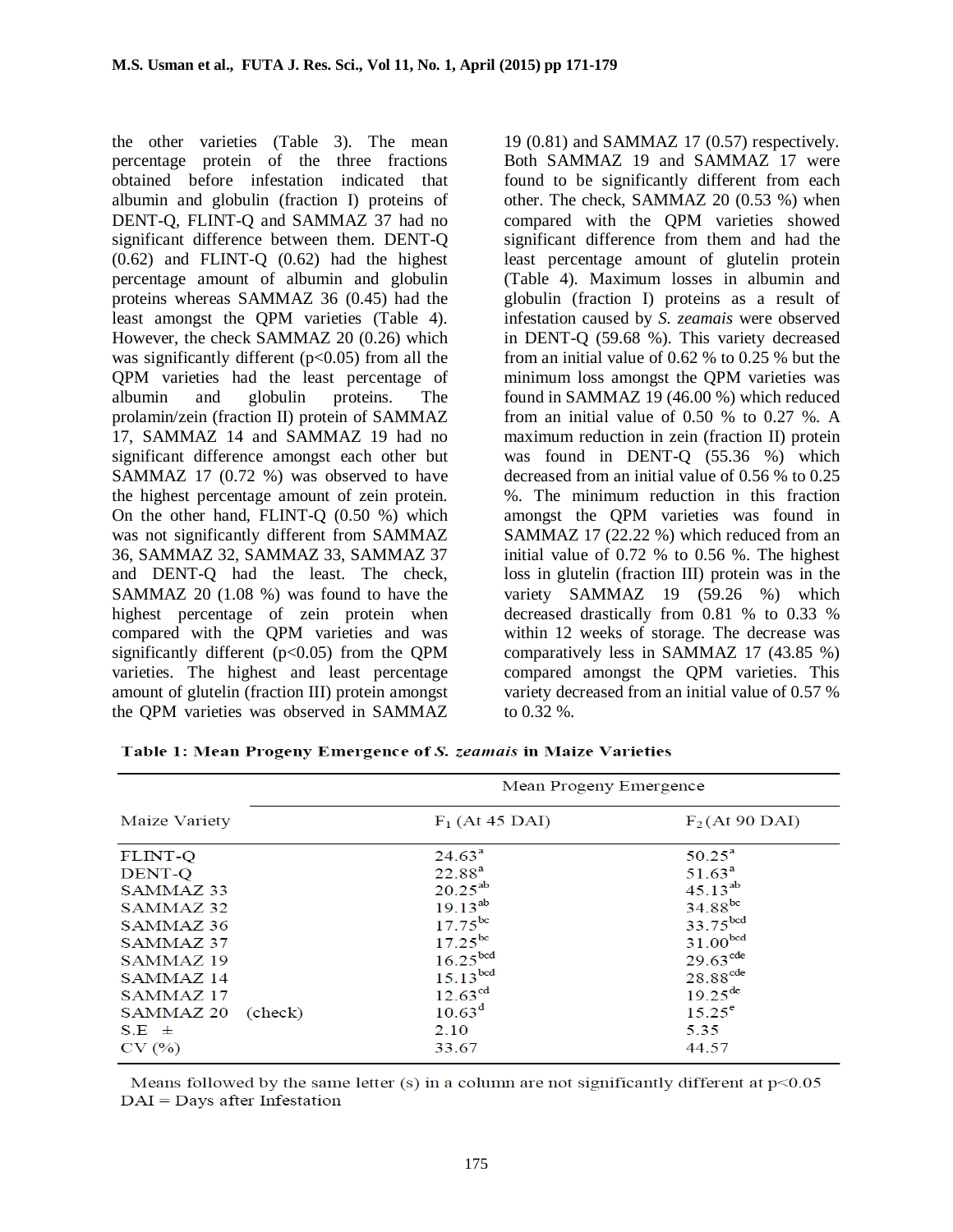| Variety              | Damage $(\% )$      | Weight loss $(\% )$ |  |
|----------------------|---------------------|---------------------|--|
| <b>FLINT-Q</b>       | $36.50^{a}$         | $7.78^{a}$          |  |
| DENT-Q               | $34.88^{a}$         | $7.59^{a}$          |  |
| SAMMAZ <sub>33</sub> | $28.63^{b}$         | $5.03^{b}$          |  |
| SAMMAZ 32            | $28.50^{b}$         | 5.00 <sup>b</sup>   |  |
| SAMMAZ 36            | $26.75^{b}$         | $4.38^{b}$          |  |
| SAMMAZ 37            | $25.13^{b}$         | $4.24^{b}$          |  |
| SAMMAZ <sub>19</sub> | $14.38^{\circ}$     | $3.49^{b}$          |  |
| SAMMAZ <sub>14</sub> | 10.63 <sup>cd</sup> | 2.80 <sup>b</sup>   |  |
| SAMMAZ <sub>17</sub> | 8.38 <sup>cd</sup>  | 0.86 <sup>c</sup>   |  |
| SAMMAZ 20 (check)    | 6.00 <sup>d</sup>   | $0.40^{\circ}$      |  |
| $S.E \pm$            | 1.87                | 0.60                |  |

### Table 2: Percentage Damage and Weight Loss in Maize Varieties Infested with S. zeamais

Means with the same letter (s) along a column are not significantly different at  $p<0.05$ 

|                                                                                                                                                                          | <b>Kernel Hardness</b>                                                                                                                                                            |                                                                                                                                                                                   |                                                                              |  |
|--------------------------------------------------------------------------------------------------------------------------------------------------------------------------|-----------------------------------------------------------------------------------------------------------------------------------------------------------------------------------|-----------------------------------------------------------------------------------------------------------------------------------------------------------------------------------|------------------------------------------------------------------------------|--|
| Variety                                                                                                                                                                  | Filtrate $(g)$                                                                                                                                                                    | Residue $(g)$                                                                                                                                                                     | Category                                                                     |  |
| <b>FLINT-Q</b><br>DENT-Q<br>SAMMAZ 33<br>SAMMAZ 32<br>SAMMAZ 36<br>SAMMAZ 37<br>SAMMAZ <sub>19</sub><br>SAMMAZ 14<br>SAMMAZ <sub>17</sub><br><b>SAMMAZ 20</b><br>(check) | $5.75^{\rm a}$<br>$5.60^{ab}$<br>$5.45^{b}$<br>5.50 <sup>b</sup><br>$5.40^{bc}$<br>5.23 <sup>cd</sup><br>5.20 <sup>cd</sup><br>5.08 <sup>d</sup><br>$4.68^e$<br>4.25 <sup>f</sup> | 3.20 <sup>d</sup><br>3.20 <sup>d</sup><br>4.20 <sup>c</sup><br>4.20 <sup>c</sup><br>4.33 <sup>c</sup><br>4.35 <sup>c</sup><br>$4.40^{bc}$<br>$4.58^{b}$<br>$5.05^a$<br>$5.23^{a}$ | Soft<br>Soft<br>Soft<br>Soft<br>Soft<br>Soft<br>Soft<br>Soft<br>Hard<br>Hard |  |
| $S.E \pm$<br>CV(%)                                                                                                                                                       | 0.07<br>3.42                                                                                                                                                                      | 0.08<br>3.43                                                                                                                                                                      |                                                                              |  |

# Table 3: Relative Kernel Hardness of Quality Protein Maize Varieties

Means followed by the same letter (s) in a column are not significantly different at  $p<0.05$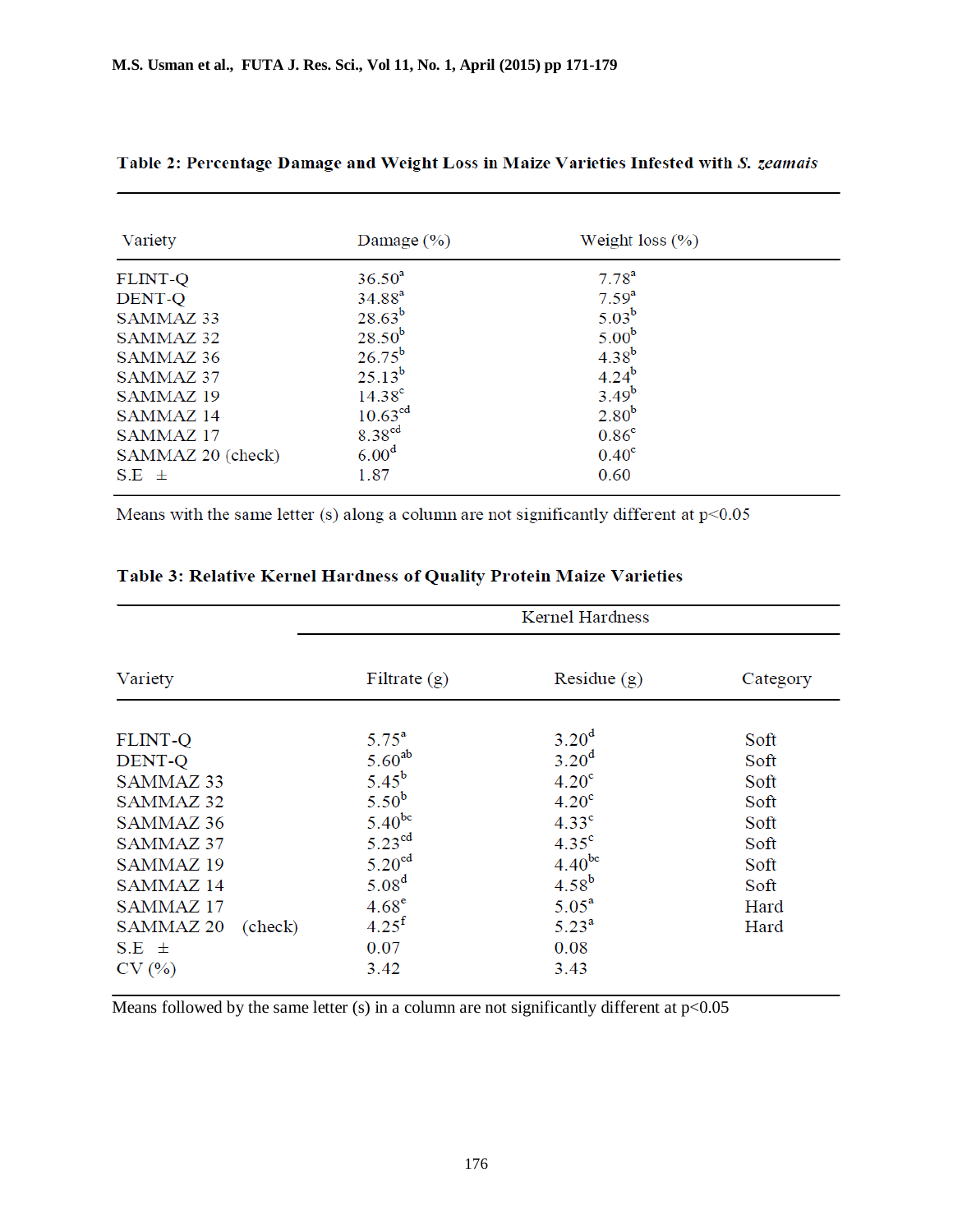| Protein fraction $(\% )$                                                                                                                                                                                                              |                                                                                                                                                                                                                                                                                                                                                                                                                                                                                                                                              |                                                                                                                                                                                                                                                                                                                                                                                                                                                                                                                                                               |                                                                                                                                                                                                                                                                                                                                                                                                                                                                                                                                  |  |  |
|---------------------------------------------------------------------------------------------------------------------------------------------------------------------------------------------------------------------------------------|----------------------------------------------------------------------------------------------------------------------------------------------------------------------------------------------------------------------------------------------------------------------------------------------------------------------------------------------------------------------------------------------------------------------------------------------------------------------------------------------------------------------------------------------|---------------------------------------------------------------------------------------------------------------------------------------------------------------------------------------------------------------------------------------------------------------------------------------------------------------------------------------------------------------------------------------------------------------------------------------------------------------------------------------------------------------------------------------------------------------|----------------------------------------------------------------------------------------------------------------------------------------------------------------------------------------------------------------------------------------------------------------------------------------------------------------------------------------------------------------------------------------------------------------------------------------------------------------------------------------------------------------------------------|--|--|
|                                                                                                                                                                                                                                       | $Albumm1+$<br>Globulin                                                                                                                                                                                                                                                                                                                                                                                                                                                                                                                       | Zein                                                                                                                                                                                                                                                                                                                                                                                                                                                                                                                                                          | Glutelin                                                                                                                                                                                                                                                                                                                                                                                                                                                                                                                         |  |  |
| Variety                                                                                                                                                                                                                               | ΒI<br>AI<br>$L(\%)$                                                                                                                                                                                                                                                                                                                                                                                                                                                                                                                          | $L(\%)$<br>BI<br>AI                                                                                                                                                                                                                                                                                                                                                                                                                                                                                                                                           | BI<br>AI<br>$L(\%)$                                                                                                                                                                                                                                                                                                                                                                                                                                                                                                              |  |  |
| <b>FLINT-Q</b><br>DENT-Q<br>SAMMAZ <sub>33</sub><br><b>SAMMAZ 32</b><br>SAMMAZ <sub>36</sub><br>SAMMAZ <sub>37</sub><br>SAMMAZ <sub>19</sub><br><b>SAMMAZ14</b><br>SAMMAZ <sub>17</sub><br>SAMMAZ <sub>20</sub><br>$S.E \pm$<br>CV(%) | $0.62^a$ $0.27^{ab}$ 56.45 <sup>ab</sup><br>$0.62^a$ $0.25^{ab}$ 59.68 <sup>a</sup><br>$0.51^{\text{cd}} 0.24^{\text{b}} 52.94^{\text{ab}}$<br>0.53 <sup>bcd</sup> 0.25 <sup>ab</sup><br>$52.83^{ab}$<br>$0.45^e$ $0.24^b$<br>$46.67^{b}$<br>$0.59^a$ $0.27^{ab}$ 54.24 <sup>ab</sup><br>$0.50^{\rm d}$ 0.27 <sup>ab</sup><br>$46.00^{b}$<br>$52.73^{ab}$<br>$0.55^{\rm b}$ 0.26 <sup>ab</sup><br>$0.54^{bc}$ 0.28 <sup>a</sup><br>$48.15^{b}$<br>$0.26^{f}$ $0.17^{c}$<br>$34.62^{\circ}$<br>3.92<br>0.01<br>0.01<br>18.14<br>7.55<br>21.45 | $0.50^e$ $0.23^f$ 54.00 <sup>a</sup><br>$0.56^{de}$ $0.25^{ef}$ 55.36 <sup>a</sup><br>$0.56^{de}$ $0.26^{ef}$ 53.57 <sup>a</sup><br>$0.60^{\text{cd}}$ 0.27 <sup>de</sup> 55.00 <sup>a</sup><br>$0.60^{\text{cd}}$ 0.28 <sup>de</sup> 53.33 <sup>a</sup><br>$0.51^{de}$ 0.23 <sup>f</sup> 54.90 <sup>a</sup><br>$0.67^{bc}$ 0.30 <sup>cd</sup> 55.22 <sup>a</sup><br>$0.69^{bc}$ $0.32^{c}$ 53.62 <sup>a</sup><br>$0.72^b$ $0.56^b$ 22.22 <sup>b</sup><br>$0.94^a$ 12.96 <sup>b</sup><br>1.08 <sup>a</sup><br>3.88<br>0.03<br>0.01<br>11.89<br>23.62<br>12.06 | $0.79^{b}$ $0.37^{a}$ 53.16 <sup>b</sup><br>$0.79^b$ $0.37^a$ 53.16 <sup>b</sup><br>$0.76^{d}$ 0.35 <sup>abc</sup> 53.95 <sup>b</sup><br>$0.76^{d}$ 0.35 <sup>abc</sup> 53.95 <sup>b</sup><br>$0.77^{\circ}$ 0.36 <sup>ab</sup> 53.25 <sup>b</sup><br>$0.79^b$ $0.37^a$ 53.16 <sup>b</sup><br>$0.81^a$ $0.33^{bc}$ 59.26 <sup>a</sup><br>$0.74^e$ $0.33^{bc}$ 55.41 <sup>ab</sup><br>$0.57^{\text{f}}$ $0.32^{\text{c}}$ 43.85 <sup>c</sup><br>$0.53^{8}$ $0.38^{a}$ $28.30^{d}$<br>1.83<br>0.003<br>0.01<br>1.18<br>10.75 10.25 |  |  |

Table 4: Protein Fractions of Maize Kernels before and after S. *zeamais* Infestation

Means followed by the same letter (s) in a column are not significantly different at  $p<0.05$ 

 $BI = Before Infestation$  $AI = After Infestation$ 

 $L(\%)$  = Percentage Amount of each Protein Loss

### **DISCUSSION**

Amongst the different QPM varieties, it was observed that SAMMAZ 17 had the least damage and number of adult insects; therefore it is relatively less susceptible to *S. zeamais* attack. FLINT-Q and DENT-Q varieties had the greatest percentage damage because more number of  $F_1$  and  $F_2$  progeny of *S. zeamais* was found in them. This agrees with the report of Abraham (1991) which indicated that the extent of damage during storage depends upon the number of emerging adult weevils during each generation and the duration of each life cycle and grains that had more adult maize weevil emergence were more seriously damaged. SAMMAZ 17 was the only QPM variety identified as having hard kernel probably making it less susceptible to attack by *S. zeamais*  compared to the other varieties*.* The other QPM varieties were found to have soft kernels, thus making the grains more susceptible to storage insect pests. The result obtained agrees with Garcia-Lara *et al*. (2004) that reported *S. zeamais* resistance was controlled by kernel

hardness. The result is also in agreement with the findings of Bamaiyi *et al.* (2007) that reported grain hardness has been the main *S. oryzae* resistance parameter. Similarly, Kelvin (2002) also reported a relationship between seed hardness and thickness, both in the pericarp and the whole kernel by noting that maize with thick and hard pericarp was very difficult to penetrate by the weevils. The result of protein fractionation studies showed that, the QPM varieties before infestation had more albumin/globulin (fraction I) and glutelin (fraction III) proteins than the check (non-QPM) variety. This is because the QPM varieties are known to provide higher amount of two essential amino acids; tryptophan and lysine. Similarly, albumin, globulin and glutelin proteins which are collectively called nonzeins also provide higher amount of these two essential amino acids; tryptophan and lysine (FAO, 1992) but the check, (non-QPM) variety have very low concentration of these amino acids. This is in line with the work of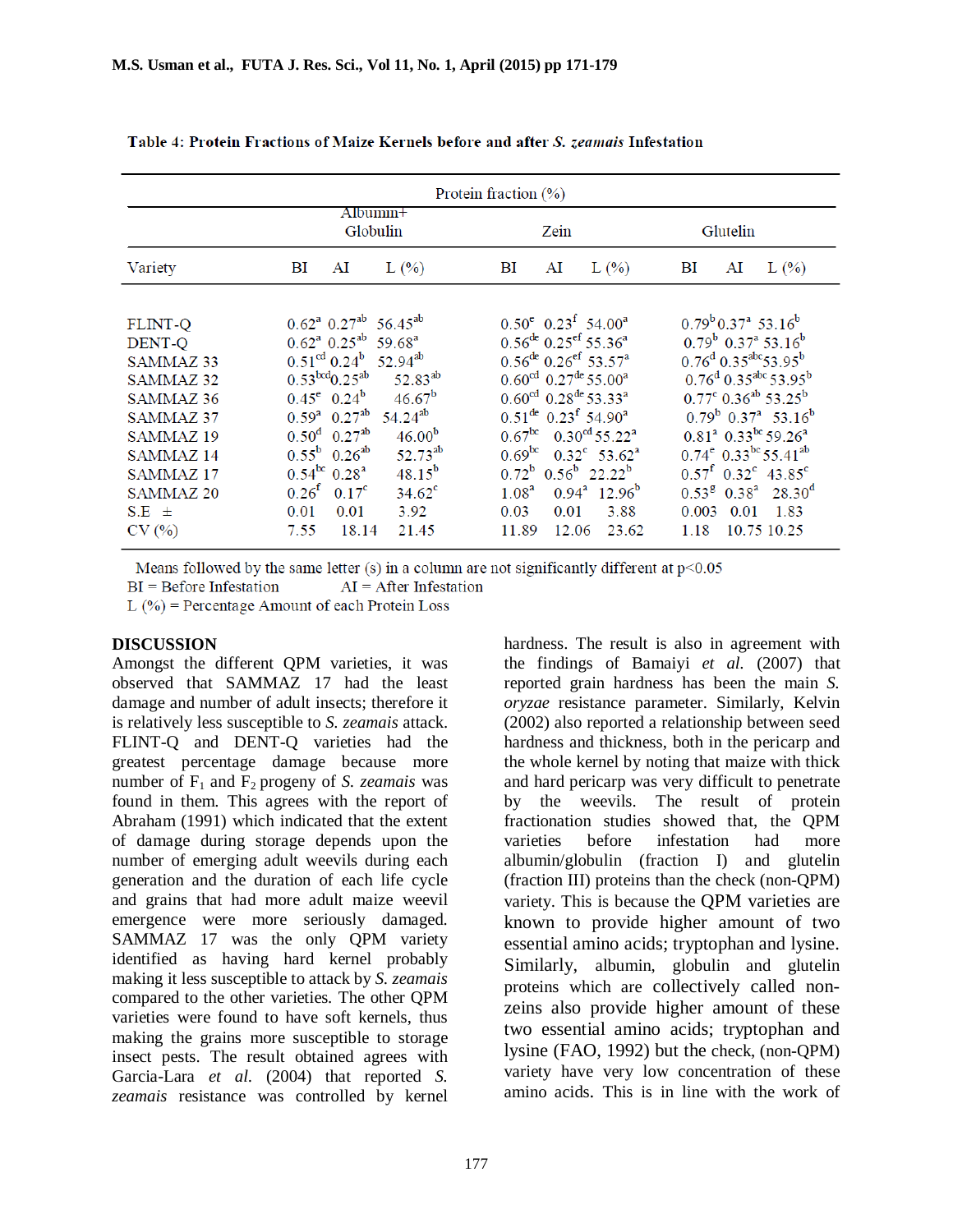Gentinetta *et al*. (1975) and Ortega and Bates (1983), who demonstrated QPM genotypes were higher in fraction III protein. The prolamin/zein (fraction II) protein of the check (non-QPM) was more than that of the QPM varieties. This may be because the prolamin/zein protein is very low in the two essential amino acids, tryptophan and lysine. Similarly, the normal (non-QPM) maize cultivars commonly grown and consumed are also very low in the essential amino acids, tryptophan and lysine whereas Quality Protein Maize (QPM) confers the presence of high lysine and tryptophan. Amongst the Quality Protein Maize (QPM) varieties evaluated in this work, only SAMMAZ 17 had relatively hard kernel (corneous endosperm) possibly making it less susceptible to *Sitophilus zeamais* attack*.*  SAMMAZ 17 supported few *S. zeamais* and thus suffered less damage (8.38 %) and weight loss (0.86 %) as a result of feeding by *S. zeamais.* The other QPM varieties evaluated had softer floury endosperms suggesting that they were more susceptible to attack by *S. zeamais*. The minimum losses in zein (22.22 %) and glutelin (43.85 %) proteins were also found in SAMMAZ 17. It can therefore be concluded that SAMMAZ 17 variety with relatively hard kernel is the most tolerant variety to *Sitophilus zeamais* infestation which can be stored for 90 days with minimum insect infestation and reduction in protein contents. Based on the findings of this study, it is recommended that since QPM are more nutritious compared to the non-QPM varieties, breeders should develop more of the QPM varieties with hard kernels to obtain longer storage periods.

## **REFERENCES**

- **Abraham, T.** (1991). The biology, significance and control of maize weevil, *Sitophilus*  zeamais Motsch. (Coleoptera: Curculionidae) on stored maize. M.Sc. Thesis (unpublished) Haramaya University of Agriculture, Ethiopia. Pp. 250.
- **Badu-Apraku, B., Menkir,A., Fakorede, M.A.B., FontenLum, A. and Obenga-Antwi, K.**(2006). Multivariate analysis of the genetic diversity of forty-seven striga resistant tropical early maturing maize inbred lines. Maydica 51:551-559.
- **Bamaiyi, L.J., Dike, M.C. and Onu, I.** (2007). Relative susceptibility of some sorghum varieties to the rice weevil, *Sitophilus oryzae* L. (Coleoptera :Curculionidae). Journal of Entomology 4:387-392.
- **Bergvinson, D.** (2004). Reducing Damage to Grain Stores of the Poor. From http:// www.cimmyt.org/news/2004/. Retrieved August 12, 2009.
- **Bjarnason, M. and Vasal, S.K.** (1992). Breeding of Quality Protein Maize (QPM). In: J. Janick (ed.), *Plant Breeding Reviews*, Vol 9. John Wiley and Sons, Inc., New York, United State of America.
- **Bradford, M. M.** (1976)**.** A rapid and sensitive method for the quantitation of microgram quantities of protein utilizing the principle of protein-dye binding. Analytical Biochemistry 72: 248-254.
- **Bressani, R.** (1992). Nutritional value of high lysine maize in human. In: E.T. Mertz(Ed). Quality Protein Maize. *American Association of Cereals Chemists*. St. Paul Minesota. U.S.A. 271 pp.
- **Casey, D.** (1994). Neem: Mode of action of compounds present in extracts and formulation of *Azadirachta indica* seeds and their efficacy to pests of ornamental plants and non target species. http://www.colostate.edu/Depts/Entomology /Courses/en570/papers 1994/ sclar.html. Retrieved August 26, 2010.
- **CIMMYT, International Maize and Wheat Improvement Centre** (2004). Tryptophan Determination Protocol for Quality Protein Maize (QPM). Tropical Ecosystems Program. 18 pp.
- **Demissie G., Tefera T. and Tadesse A.** (2008). Importance of husk covering on field infestation of maize by *Sitophilus*  zeamais Motsch. (Coleoptera: Curculionidae) at Bako, Western Ethiopia. African Journal of Biotechnology 7: 3774- 3779.
- **Dobie, P.** (1974)**.** The laboratory assessment of inherent susceptibility of maize varieties in post-harvest infestation by *S. zeamais.*  Journal of Stored Products Research 10:179- 183.